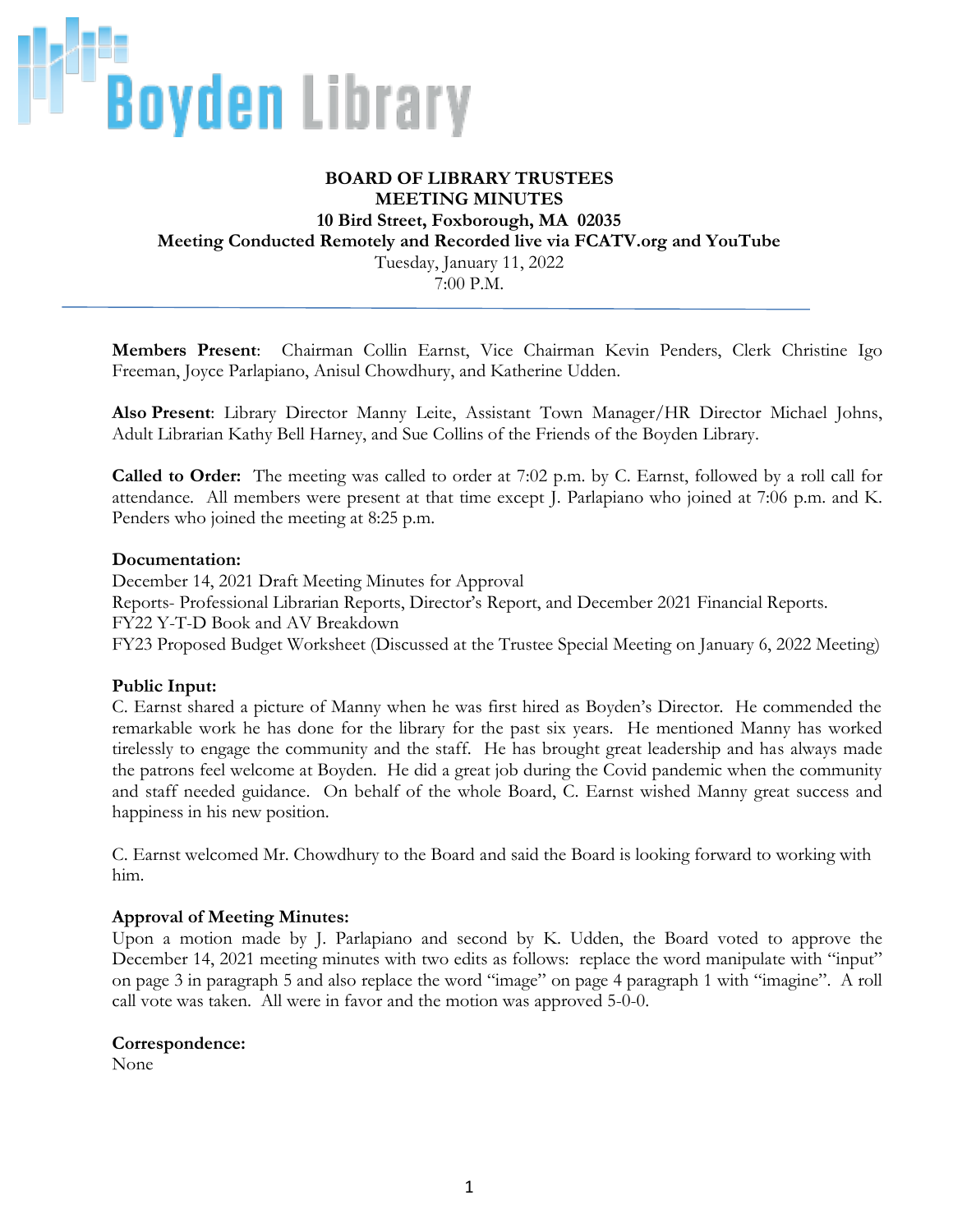## **Boyden** Library

## **Friends' Report:**

Per S. Collins, the membership drive starts in January and it includes a newsletter with an envelope to renew your membership. The Annual Meeting and Elections of the Friends will be held on February 2, 2022. S. Collins mentioned the executive board will be the same. There will be a few changes as follows: Jen Oii will take over the newsletter for Dave Crimmins, Margi Rossetti will take over bookshop, and the Friends are adding a new member Don Jenkins (who is a retired principal and also feels the addition of the YA position is important). The semi-annual book sale continues to do well. There is a YA book shelf in the YA room. Jack Authelet spoke about the history of the library and the Friends back in November 2021. Sue welcomed A. Chowdhury and invited him to attend a Friends meeting. She informed him the Friends meet the first Wednesday of each month at 7:00 p.m.

### **Professional Staff Reports:**

Manny acknowledged the librarians at Boyden. Suzanne purchases the CD's and adult video for the library. She buys popular music (i.e. Todd the Wet Sprocket), movies, and some YA books. He acknowledged KBH for her library displays, the column in the Foxboro Report, newsletter in LibraryAware, and handles the concert series events. Manny mentioned Katelyn Raposo who is the new library assistant. J. Henderson continues to do a remarkable job in bringing in new and exciting programing and crafts. Jessica continues to improve every day. Tim continues to handle reference questions and will be in charge of the tax forms that will be coming out at the end of January.

#### **Financial Reports:**

The budget is on track and steady. Boyden received their first payment of state aid funds in December.

### **Director's Reports:**

Manny thanked K. Penders for giving him the opportunity to be Boyden's Library Director. He also extended that sentiment to the others who were on the search committee. He collectively thanked the Board of Trustees for all their support the past six years. Boyden's success is due to all staff working as a team for the best interest of the library. Manny said it was an absolute pleasure working with the whole Board and thanked the Friends for their support as well.

#### **Liaison Reports/Trustee Sub-Committees:**

None

### **Old Business:**

**FY23 Budget-** C. Earnst asked Manny to walk everyone through the budget. Manny said the biggest priority is the part-time YA Librarian position. Manny has wanted this position added since he became library director six years ago. Manny feels we need this position in order for our library to be complete. Manny, C. Earnst, and K. Penders discussed this position and the budget with the Town Manager. Initially a full-time position was sought but B. Keegan said he could only support a 19 hour per week YA position. Therefore, you will see a big increase to the salary line item because the part-time YA position is factored into it.

With that addition, there were other expenditure line items that were reduced in areas of office supplies, books and subscriptions, audio/visual, meetings and conferences line items to bring the overall budget to a 2.39% increase from FY22. He added B. Keegan mandated departmental budgets are not to exceed 2.5% over last year and Boyden's came in just below the 2.5% cap.